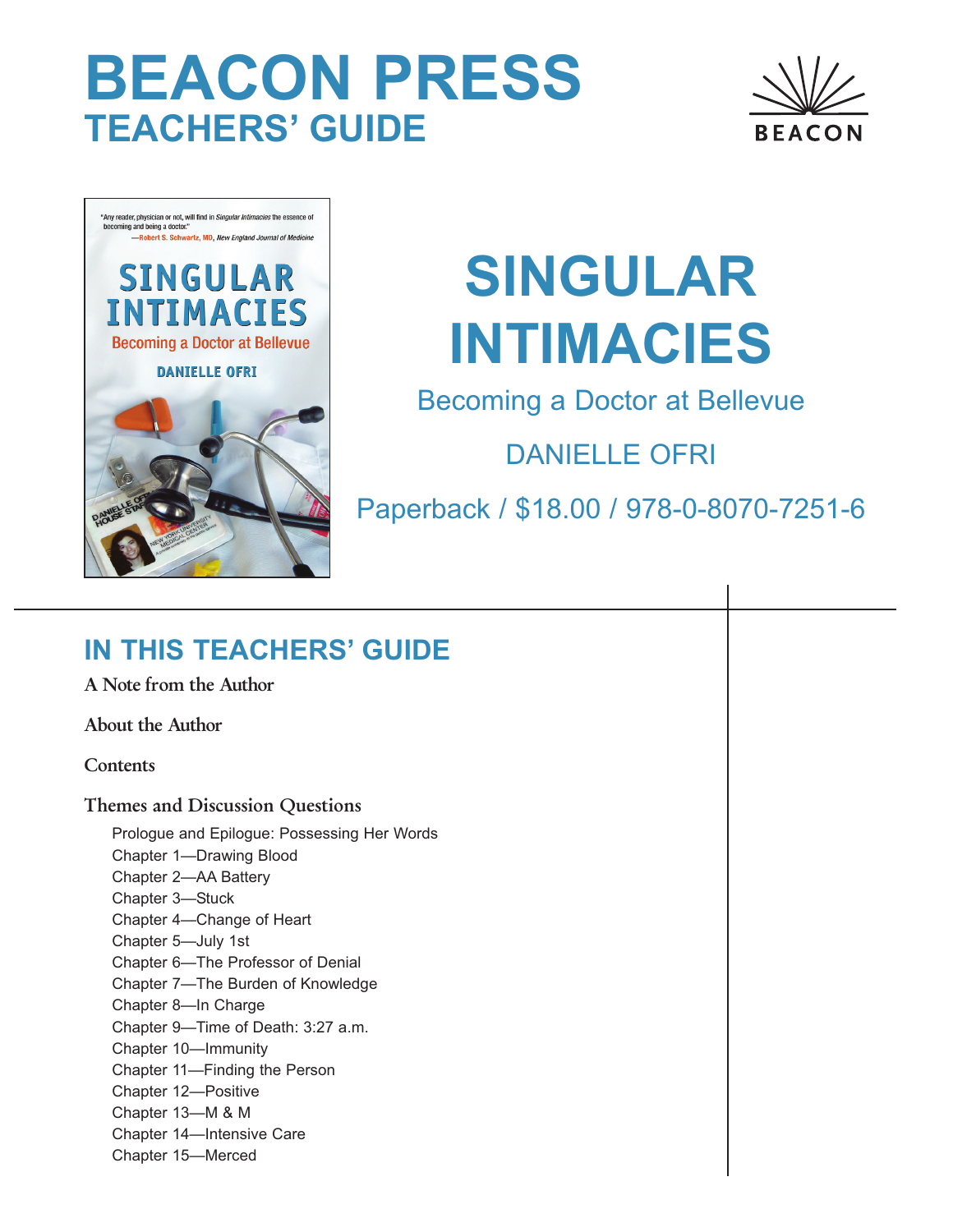# **NOTES A NOTE FROM THE AUTHOR**

The doctor-patient relationship is indeed a singular intimacy. Very few things in medical school prepare us for this unique relationship into which we are suddenly and deeply thrust. For me, this book was an opportunity to explore the emotional development that is required within medical training. These stories represent seminal moments during my medical school and residency years. I hope they will provide an impetus for discussion that will help students and residents grapple with these complex issues.

# **ABOUT THE AUTHOR**

Danielle Ofri, MD, PhD, author of Incidental Findings: Lessons from My Patients in the Art of Medicine and the forthcoming Medicine in Translation: Journeys with My Patients ( January 2010), is an attending physician in the medical clinic at Bellevue Hospital, with an academic appointment at New York University. Her essays have appeared in more than a dozen publications, including Best American Essays, the New York Times, the New England Journal of Medicine, and the Lancet.

# **CONTENTS**

Prologue—Possessing Her Words. A patient is potentially on the verge of death, about to have a breathing tube placed down her throat. She dictates her last will and testament to the medical team. If she doesn't wake up, they will be the possessors of her final words.

Chapter One—Drawing Blood. On her first day in the wards, a medical student witnesses a near-death and miraculous save of a patient. She becomes bonded to him because of that, but then he crosses a line when he tries to kiss her.

Chapter Two—AA Battery. A prisoner has swallowed an AA battery in a suicide attempt. After witnessing the horrific effort required to extricate the battery, the medical student is faced with trying to breach the powerful barricades the patient has erected around his pain and loneliness.

Chapter Three—Stuck. A medical student is stuck by a needle during her OB-GYN rotation, and faces her own mortality and fear of HIV. The patient is instrumental in "rescuing" the student.

Chapter Four—Change of Heart. A fourth-year medical student is given her first clinical responsibilities as a "sub-intern." She faces the ethical dilemma of whether a chronically relapsing drug user should be given an artificial valve.

Chapter Five—July 1st. In the first days of internship, a newly-minted doctor experiences her first patient death. She realizes that she never learned how to declare a patient dead.

Chapter Six—The Professor of Denial. An intern is working in a private hospital, in which she has far less autonomy than in the public hospital. A psychiatrist is dying of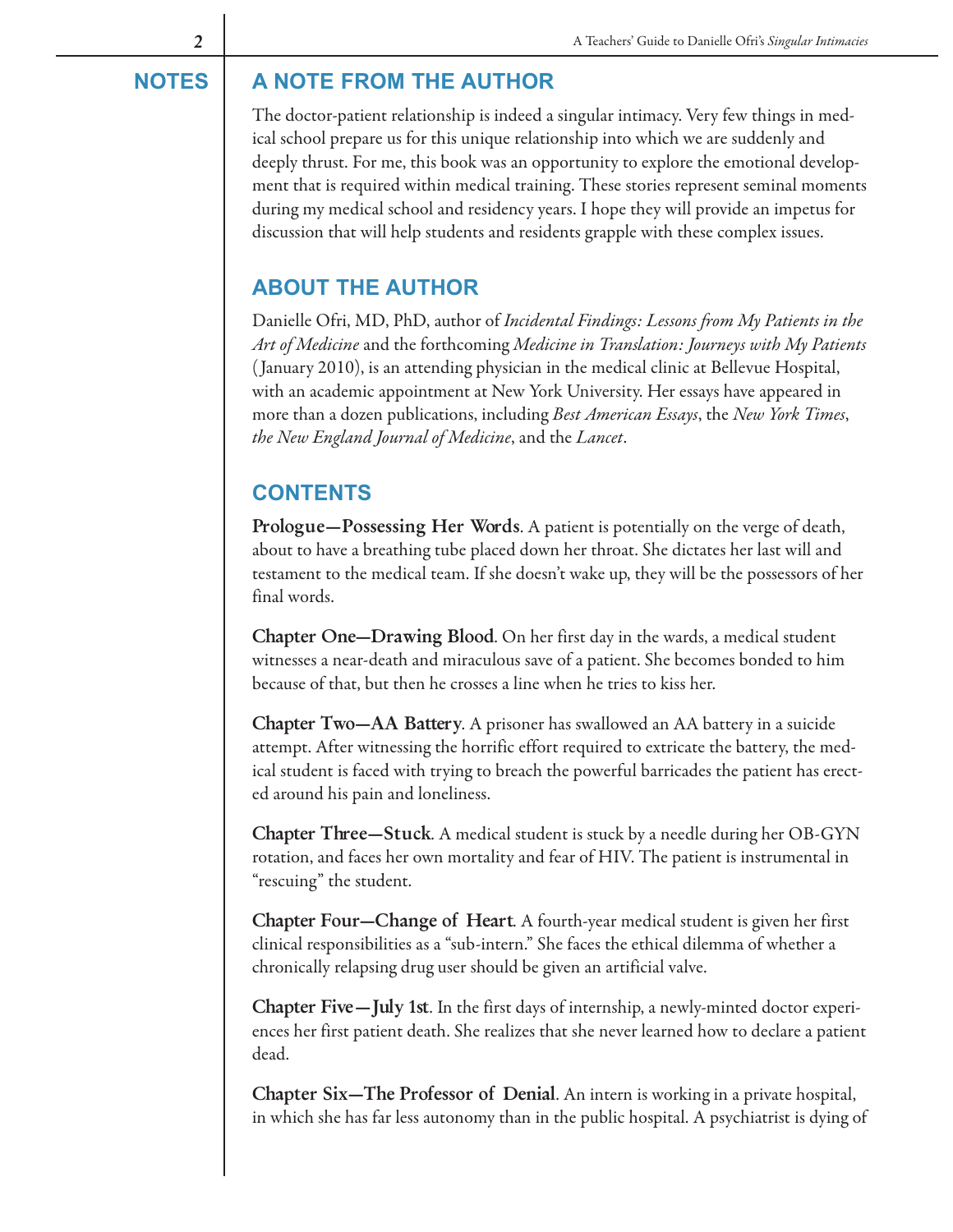cancer. The attending physician wants to continue aggressive care; the intern feels this **NOTES** is not warranted. She faces the ethical dilemma of whether to tell the family her opinion behind the attending's back.

Chapter Seven—The Burden of Knowledge. An intern's childhood friend has hypertrophic cardiomyopathy. He dies of sudden cardiac arrest at age 27 and the intern is faced with personal loss and the realization that much of her medical knowledge is useless.

Chapter Eight—In Charge. A second-year resident is now fully in charge, for the first time, and encounters an extraordinarily difficult patient. She has to decide how to care for a patient whom she genuinely hates and also fears.

Chapter Nine—Time of Death: 3:27 A.M. A "code" is both successful and unsuccessful. A medical resident is present for the exact moment of a lonely death.

Chapter Ten—Immunity. A patient's illness is entirely invisible to herself and to her family. A medical resident is caught between their reality and her own.

Chapter Eleven—Finding the Person. A medical resident is faced with a patient in a persistent vegetative state. She struggles to find the humanity within an inanimate "object."

Chapter Twelve—Positive. A patient is in denial about her HIV and insists the resident collude with her. The resident is haunted by the patient's certain death in the near future.

Chapter Thirteen—M&M. A senior medical resident deals with a crashing patient whose disease she can't figure out. After his death, she faces an acrimonious M&M about the numerous mistakes that were made.

Chapter Fourteen—Intensive Care. A respected attending physician commits suicide. The medical resident struggles with the loss of a mentor and the specter of illness hidden within the ranks of her own profession.

Chapter Fifteen—Merced. A confident resident at the end of her training is faced with a mysterious case that is triumphantly solved with exert clinical reasoning. When the patient unexpectedly dies, the resident is stung by the hubris of scientific "certainty." She has to decide if and how she can continue in the medical profession.

Epilogue—Possessing Her Words. The patient from the prologue survives, and the doctor is awed by the daunting task of "holding" so many patient histories.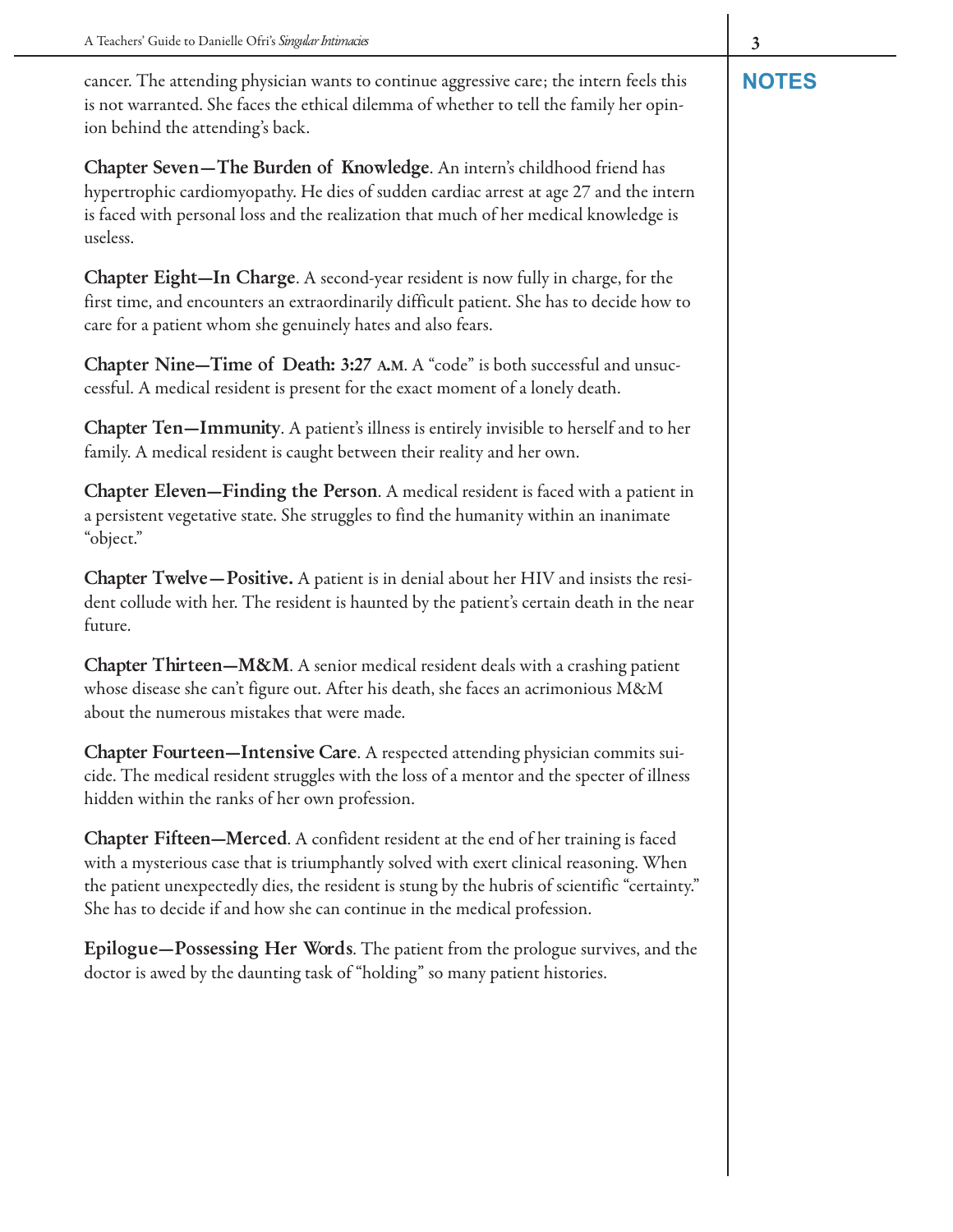# **NOTES PROLOGUE AND EPILOGUE—POSSESSING HER WORDS**

#### **Themes**

The patient's voice Silencing a voice Doctors "holding" stories

The power of words

Teaching suggestion: Assign the Prologue for students to read in advance. After discussing it in class, read the resolution together. (For briefest summary, start in middle of page 242 to end of 243. For longer discussion, can include pages 237–242)

#### **Prologue Questions**

- 1. How would you describe the patient's outlook/attitude about the situation versus the doctors' outlook/attitude? Why are they so different?
- 2. Are there any ethical dilemmas raised by the patient's request to have the ventilator tube pulled out after seven days?
- 3. Describe the doctor's inner conflict as the patient is sedated and intubated (p. 3).
- 4. Why do the four members of the medical team have trouble making eye contact with each other at the end of the story?
- 5. How does the author quickly establish tension in the first page of this story?

#### **Epilogue Questions**

- 1. What does the author mean by "waiting" and "holding?"
- 2. Why do you think that the experience with this particular patient was part of the author's motivation for writing the book?
- 3. On page 240, the doctor walks through the garden in front of the hospital, a place she's been to many times. She discovers that the three-legged birdbath actually has four legs, and then realizes that it's not even a birdbath at all. She had these misconceptions for years. Is this a metaphor?
- 4. Why did the author feel the need to leave academic medicine after her medical training finished? Does this tell us something about the way in which we train physicians?
- 5. What does the final image of the story (p. 243) tell you about doctors and patients?

Note from the author: I never saw Mme. Berneau or heard from her after that hospitalization, because she had a different outpatient physician. About seven months later, I received a call from a lawyer in the middle of a patient-care session. "I'm standing here with a sheet of pink hospital paper," he said, "and we need you to testify that this is your writing and your signature." Adrienne Berneau had recently died, but apparently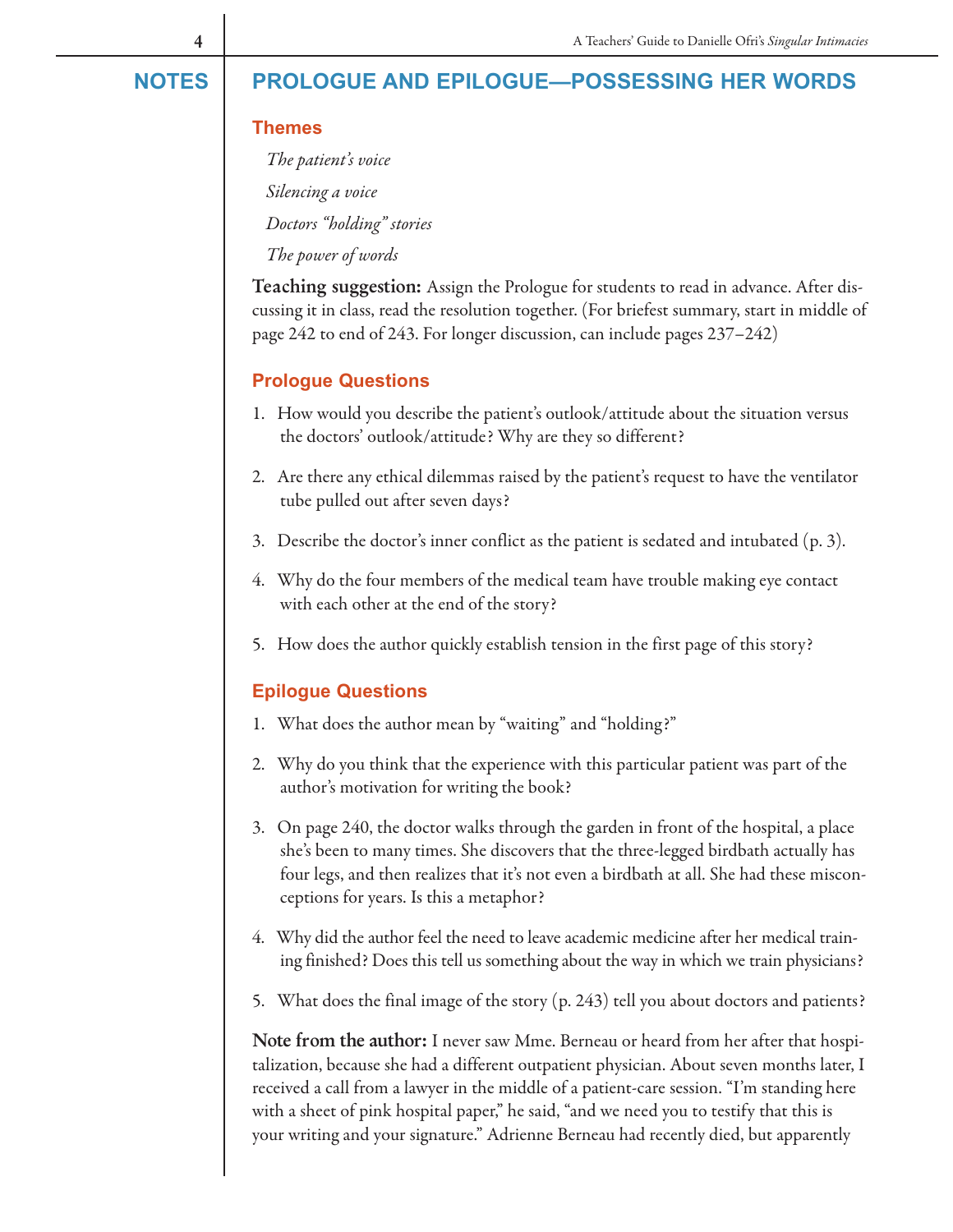had never made another will. My scribblings on a sheet of progress-note paper were the **NOTES** final will and testament for this woman; the disposition of her estate and the manner of her funeral would be based on this paper. So many times we are admonished, "Be careful what you write; the chart is a legal document." Indeed!

# **CHAPTER ONE—DRAWING BLOOD**

#### **Themes**

Inexperienced medical student Near-death experience Acquiring knowledge Doctor-patient intimacy

- 1. In the second paragraph of the story, the medical student lists all sorts of knowledge she lacks (that the more experienced students possess). What sort of knowledge is this? How important is this type of knowledge?
- 2. At the end of the first paragraph on page 7, the narrator describes feeling "like a dinosaur in the age of the mammals." What is that feeling like? Is this a rite-of-passage for medical students?
- 3. What does the narrator use to describe her place in the medical hierarchy? Is this an accurate metaphor?
- 4. Why does the student give a foot massage to the patient?
- 5. What does the narrator mean when she talks about a "singular intimacy?" (p. 11). Why is that the title of the book?
- 6. The narrator talks about being the "translator" for her family during her grandfather's illness (pp. 11–12). Has this ever happened to you? Is this an appropriate role for a family member, even if they have medical knowledge?
- 7. The dramatic climax of the story takes place on page 13, where the patient tries to kiss the student. Was this an innocent kiss? Did the medical student share some of the blame because she permitted them to connect on issues beyond his medical care?
- 8. When the student confronts the patient the next morning, he says, "You started it." She answers, "I was just being nice." Was this whole episode a social/emotional misunderstanding, or was it sexual harassment? Do we view this differently because the doctor (or medical student) is in a relative position of power compared with a hospitalized, elderly patient?
- 9. Does the student get "revenge?"
- 10. What do you think the epigram of the chapter means?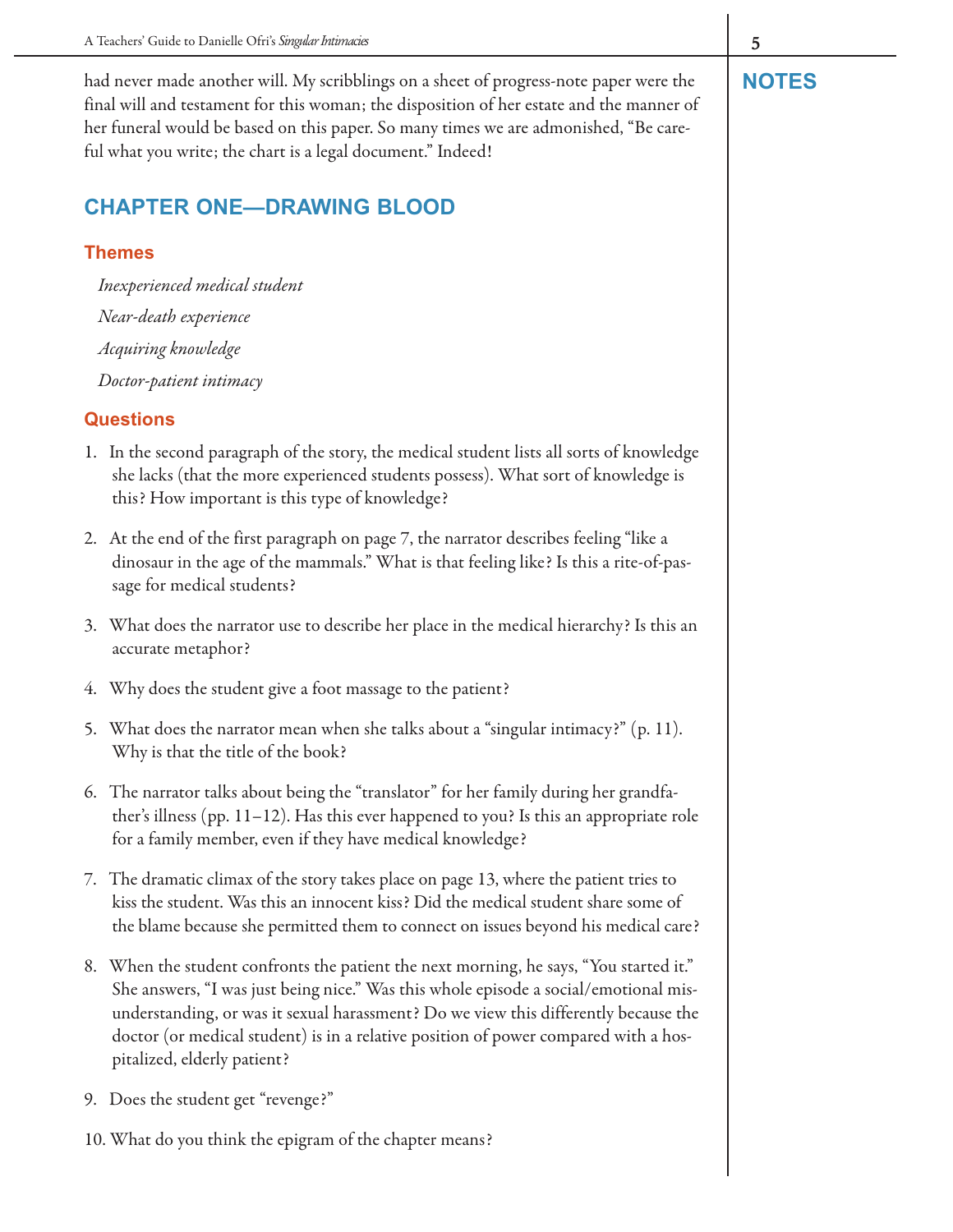#### **Themes**

Suicide

Prison health system

Using force on a patient

Depression

Loneliness

Approaching the uncommunicative patient

#### **Questions**

- 1. The medical student is in awe of the intern's "efficiency." Describe some of the traits that constitute that efficiency (and how the student seems to fall short on every one.)
- 2. On pages 22–24, the narrator describes the emergency room. For a nonmedical person, this is a completely different culture. Describe some of the aspects of this culture—sights, smells, terminology, definitions of personal space.
- 3. Describe the various power struggles that take place during the attempted endoscopy (pp. 25–27). Some observers have noted that this scene resembles a rape. Do you agree?
- 4. The medical student tries to interact with the patient (p. 31), but he barely responds. How does she react to his "defended borders?" What do you think would have happened if she tried to touch him?
- 5. The AA battery sat in the doctors' station for a few weeks after the event. Do you think the narrator sees it as a metaphor for something?

### **CHAPTER THREE—STUCK**

#### **Themes**

Needlestick injuries Facing mortality Patient healing the physician

- 1. The narrator describes the "feel" of the OB-GYN rotation very vividly (pp. 33–36). The cold temperature and the escaped balls of mercury could be viewed as metaphors. What do you think the author is trying to convey with these?
- 2. The student observes the patient being prepped for surgery, and watches as the patient's head is "sequestered" from the rest of her body. Could this be a metaphor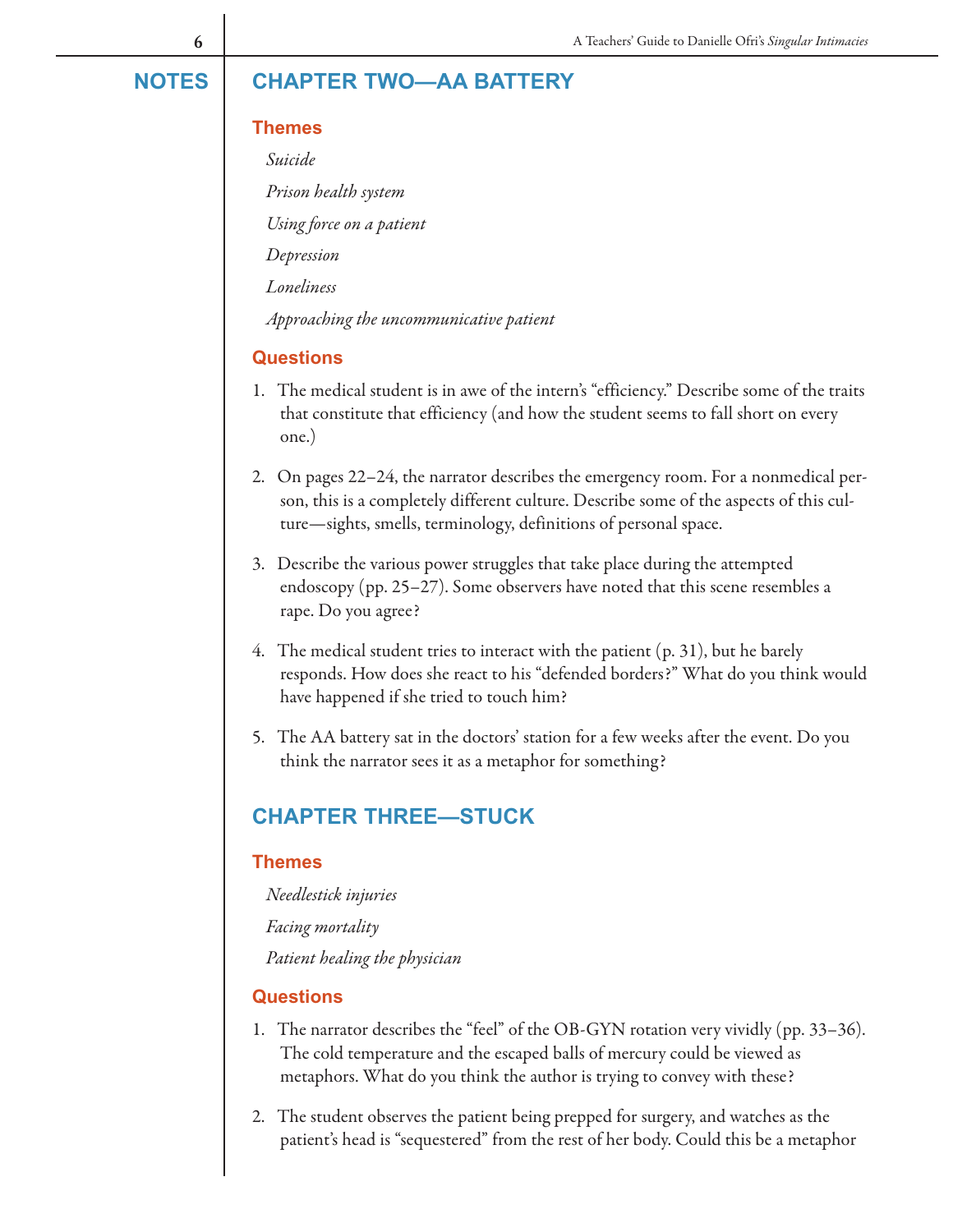for how patients are treated by the medical profession? How medical students are **NOTES** treated?

- 3. The smell of burning flesh from the cautery brings up vivid associations for the student (p. 40). Are these associations relevant or are they hyperbolic?
- 4. Hands are mentioned several times. How does the author use the student's hands to convey key moments and emotions?
- 5. The operation seems to last forever. How does the author "lull" both the narrator and the readers (until the needlestick occurs)?
- 6. Why doesn't the student speak up after she has been stuck by the needle?
- 7. Was it ethical for the student to examine the patient's chart (p. 47)? What sort of stereotypes does the student indulge in?
- 8. How can patients heal doctors? Does this require doctors to cede some of the power in the doctor-patient relationship?

# **CHAPTER FOUR—CHANGE OF HEART**

### **Themes**

Becoming a "real" doctor Ethical dilemmas Drug users Who decides if a patient "deserves" a medical treatment? Academic medicine vs clinical duties

- 1. What is the symbolism of the first time the fourth-year student's beeper goes off ?
- 2. The narrator notes some of the stereotypes relating to foreign medical graduates. Have you ever observed this?
- 3. When the chief of medicine looks at the EKG and comments that the house staff should make "better efforts to produce valid data," (pp. 59–60), the student is caught between defending herself and protecting her patient's privacy. Are doctors often caught in such dilemmas?
- 4. The patient is a chronically relapsing drug user. He also exhibits many sociopathic traits. Yet, it is hard to dislike him. Why is that? Is this contradiction common in patients?
- 5. Describe the scene in the ethics committee meeting? Which points-of-view hold the most potent moral sway?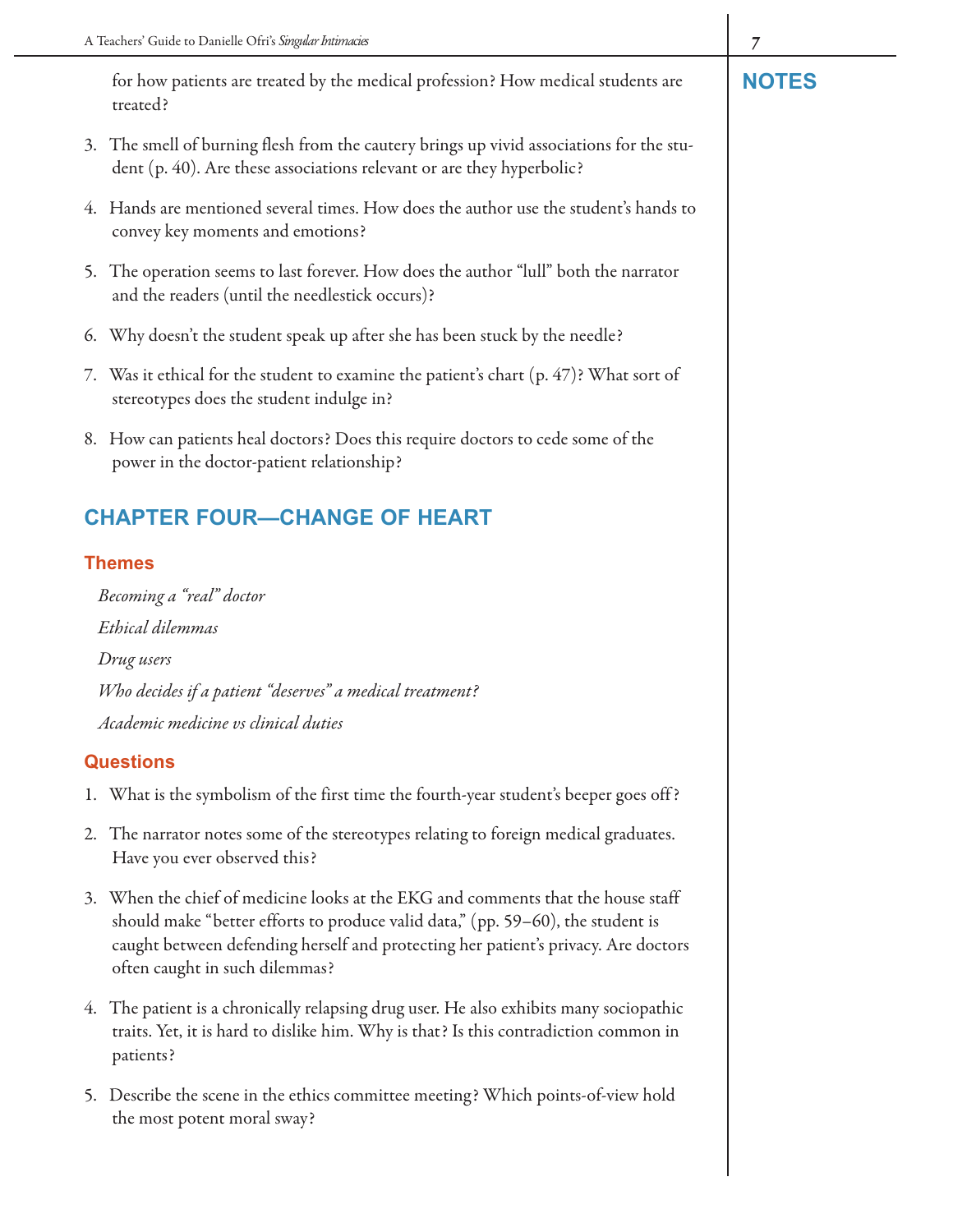- **NOTES** 6. The student doesn't learn what happened to her patient, because her rotation finishes and it is time for medical school graduation. How do we deal with the tension between the academics of medicine and the clinical care of medicine?
	- 7. Five years later, the student—now a physician—learns the outcome of the case. How does the actual outcome compare with her views when she a fourth-year student? Does she think she should have known better? What is her debt to the patient? What is the patient's debt to her?
	- 8. Refer back to the epigram of the book. What do you think about Broyard's observation that "[i]nside every patient, there's a poet trying to get out"? Did the student in this story accurately read her patient's poetry? Is there also a poet inside every doctor?

# **CHAPTER FIVE—JULY 1ST**

#### **Themes**

First day of internship Night duty Facing Death Defining Death Trying to make it "right" for a patient

- 1. On page 73, the narrator talks about how each level in the medical hierarchy is pushed up a notch on July 1st, without any sort of smooth transition. Why do you think the medical profession is relatively silent on the strangeness of this? How often do you encounter the attitude, "When in doubt, pretend"?
- 2. The narrator describes "night float" as going from "one brush fire to another, keeping the chaos under moderate control until day interns returned" (p. 80). Why do covering residents usually see their duties like this, rather than really taking care of the patients? Is it simply a matter of time and the amount of scut to do, or is it an attitudinal difference?
- 3. When the grandson wants to stay in the room while the intern examines the patient, the intern immediately feels awkward (p. 82). How does a doctor's behavior change, if at all, when a family member is present, observing?
- 4. When the patient dies, the intern realizes that she never learned how to declare a patient dead. What are other examples of "practical" knowledge that are not taught in medical school?
- 5. The intern is extremely embarrassed in front of the family that she can't figure out how to declare the patient dead. How frequently does the emotion of embarrassment arise in medical encounters? How do physicians deal with this? How does it impact the patients?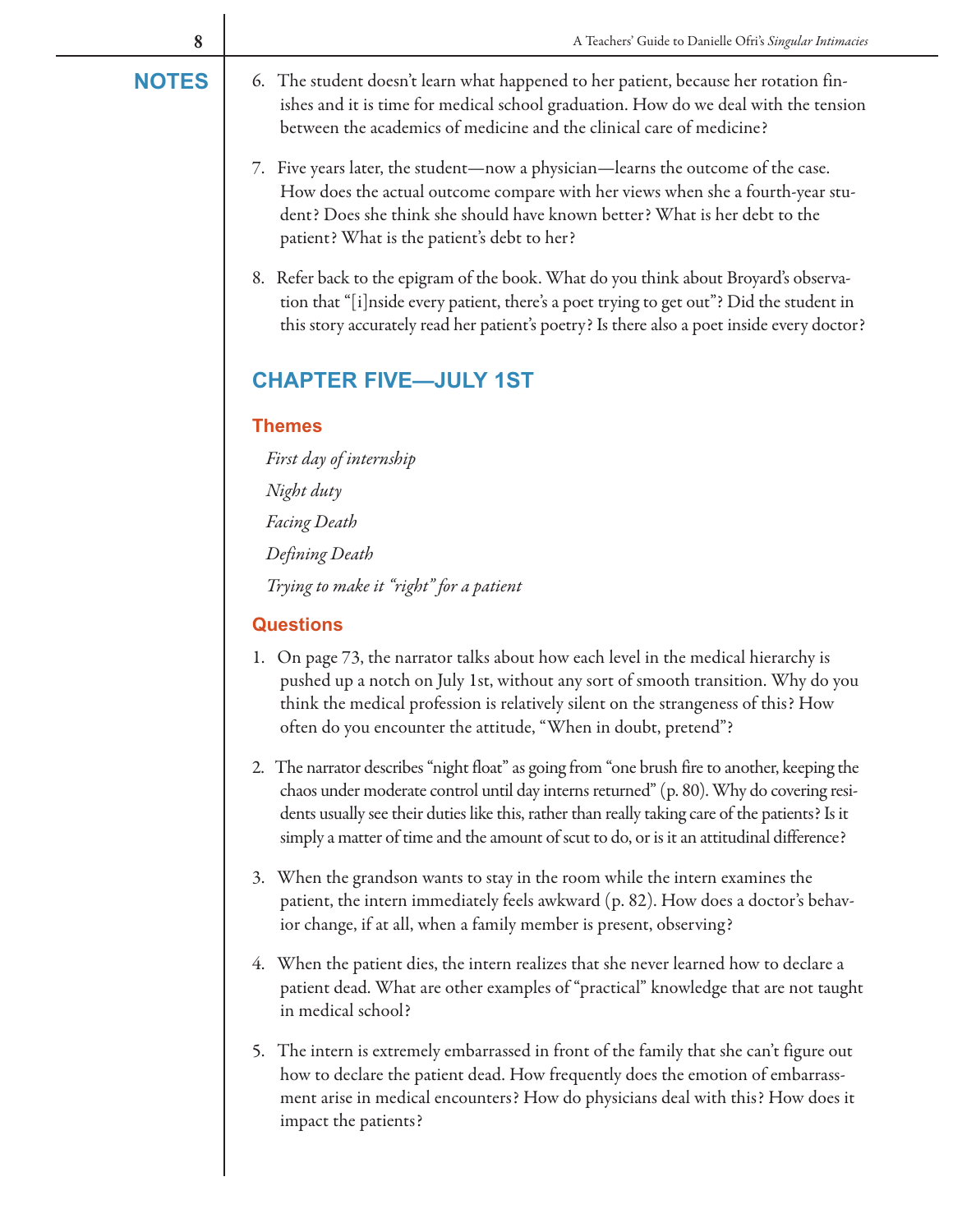6. The narrator comments, "How could there exist so much to be ignorant of ?" (p. **NOTES** 87). How do doctors deal with the impossibility of knowing everything? Do you think patients are aware of this ongoing challenge that physicians face?

# **CHAPTER SIX—THE PROFESSOR OF DENIAL**

#### **Themes**

Resident autonomy (with respect to attendings) Denial Loss of dignity Ethical duties toward patients

- 1. There is a wide chasm between how this patient sees himself and how the medical team sees him (p. 89). Do you think this difference is typical? Does the fact that this patient is himself a physician alter your expectations of how he might view his illness?
- 2. How does the private versus public hospital experience differ for the intern? For the patient? Which do you think delivers better medical care?
- 3. The patient initially refuses the diagnostic evaluation (pp. 92–93). In medical jargon, he'd be termed "noncompliant." Discuss the layers of meaning in this term. Are there times when "noncompliance" is in the patient's best interest?
- 4. Every time the patient pulls out his nasogastric tube, the intern has to replace it. The patient fights his restraints while the intern forces the tube down his esophagus. She feels like she is raping him. (Recall a similar scene in Chapter 2—AA Battery.) Is rape an apt metaphor?
- 5. Contrast the patient's demeanor and capabilities on page 89 with those on page 96. What has caused this transformation? Is the medical profession partially responsible?
- 6. The intern faces an ethical dilemma. Doing what she feels is best for the patient requires going behind the attending's back. Does she make the right decision? What are the consequences of a breakdown in medical hierarchy? How else might the intern have dealt with this dilemma?
- 7. Looking back over the story, how do you feel about the patient's denial? Was it helpful or harmful? Do you think this actually was denial, or might the patient's decisions have been deliberate?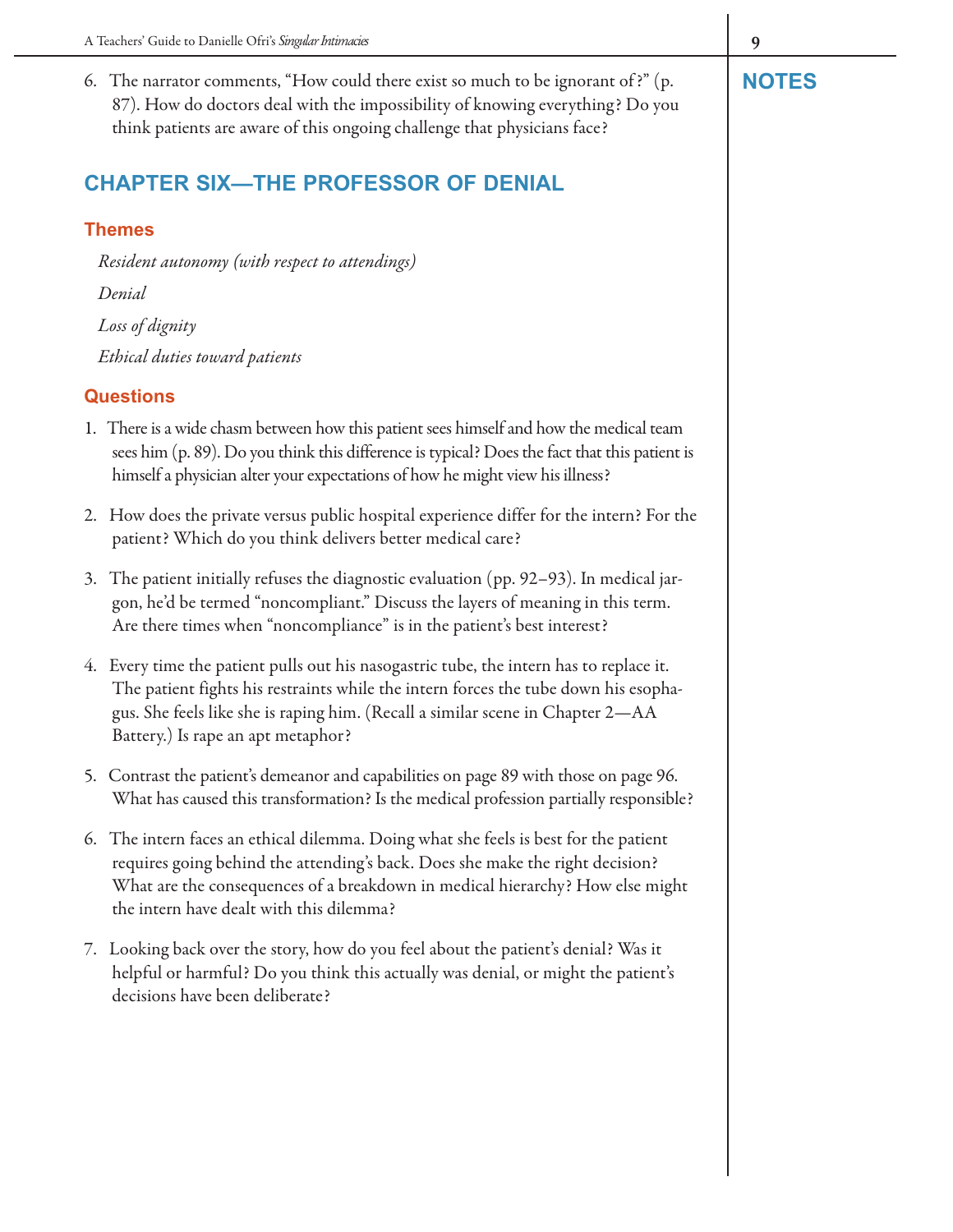# **NOTES CHAPTER SEVEN—THE BURDEN OF KNOWLEDGE**

#### **Themes**

Dealing with illness of friends and family Being the "medical interpreter" Personal loss Powerlessness of knowledge Changing the course of one's life

- 1. Why does the narrator decline to listen to her friend Josh's heart murmur (p. 101)?
- 2. Discuss the increasing dehumanization of the patient that parallels the intern's increasing anger when she can't insert the central line (p. 105). At the peak of her frustration, she wishes that God would kill the patient and give back her childhood friend. From one perspective, this might seem emotionally justified as a hyperbolic response to a recent trauma. On the other hand, imagine how the patient's mother would react if she'd overheard. Are such emotions ever permissible? How do doctors maintain the border between the personal and the professional?
- 3. The intern feels a powerful need to see Josh's body in the casket (p. 107) otherwise she can't believe that he's actually dead. Obviously, she knows that he's really dead; what part of her needs to be convinced? Have you ever observed this reaction among families of your patients?
- 4. On page 108, the narrator finds herself fielding medical questions from her fellow mourners. Discuss the tension of this situation. Have you ever found yourself in a similar situation?
- 5. The narrator "lies" to her fellow mourners, telling them that patients who die of cardiac arrest don't feel much pain. What is the emotional cost of such a lie? Have you ever lied in that manner?
- 6. The narrator comments on the artificiality of the time of death (p. 109)? Why do you think the medical profession chooses the doctor's determination of death as the time, rather than when the patient actually died?
- 7. Had plans worked out slightly differently, Josh might have been with the narrator on the night of his death. The narrator is haunted by this scene, dissecting in detail how she would have tried to resuscitate him on the floor of Carnegie Hall. Is there an emotional necessity to replaying such scenes—real or imagined—in our heads?
- 8. The narrator comments on how medical training reinforces the idea that knowledge is power. How did her experience with Josh alter her feelings about this? The title of the chapter suggests that knowledge can sometimes be a burden. Discuss the pros and cons of that idea.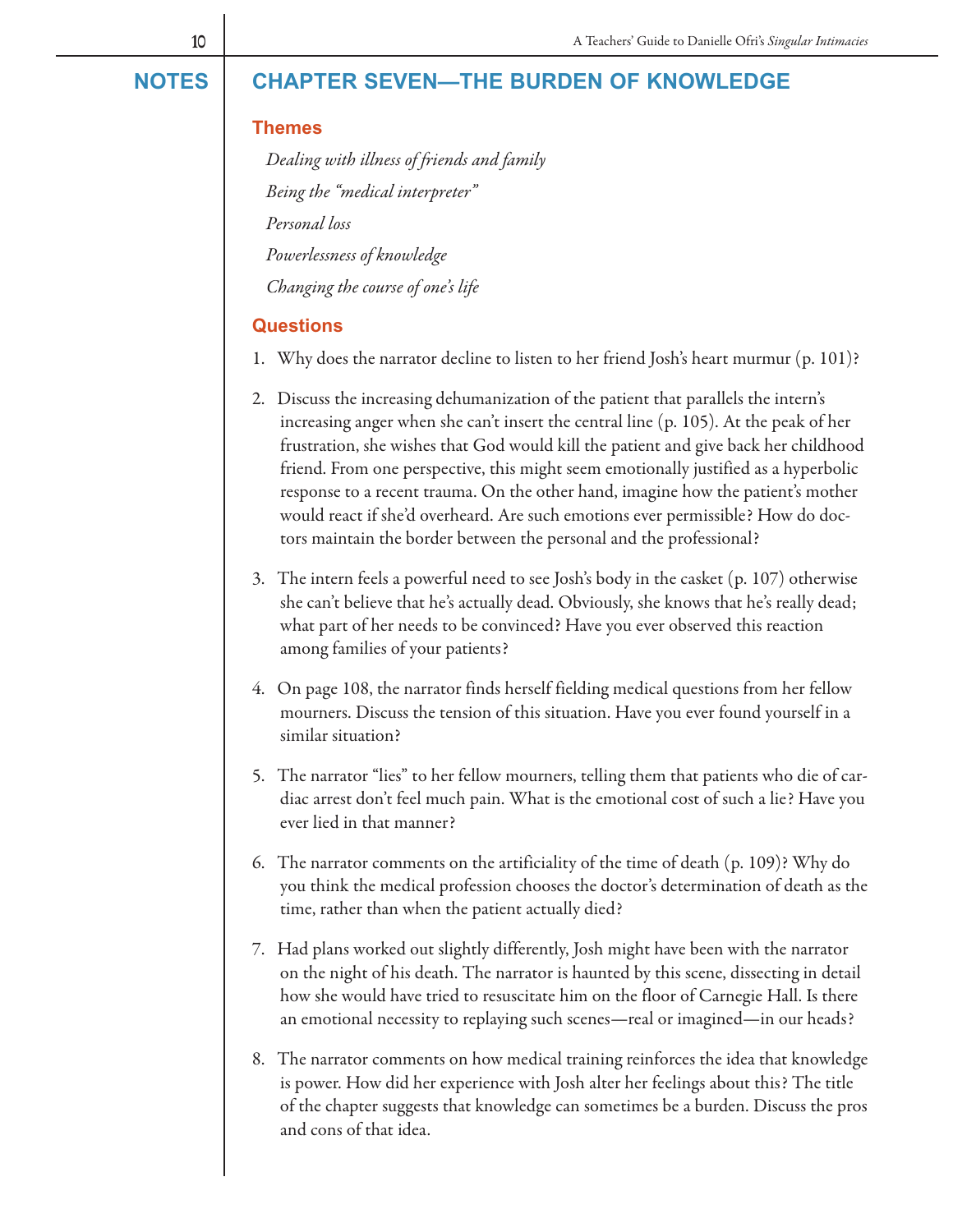# **CHAPTER EIGHT—IN CHARGE NOTES**

#### **Themes**

Being in charge Hating a patient Anger Standing up to your fears

#### **Questions**

- 1. To a patient, anyone in a white coat is a doctor. On the medical team, however, there is an enormous, steeply inclined hierarchy within this monotony of white coats. (This is also discussed in Chapter Five—July 1st.) Which transition does this chapter focus on?
- 2. Describe the power dynamic between the intern, the resident, and the patient. How does the patient manage to get under the skin of the resident so successfully?
- 3. The resident makes her first independent clinical decision of her career on pages 116–117. The patient immediately challenges it. How do (or how should) doctors handle this sort of confrontation? On pages 119–120, her decision is "undermined" by the revelation of positive blood cultures. How can doctors maintain their patients' confidence in such situations?
- 4. The patient's invectives against the staff steadily increase. Should this patient be kicked out of the hospital? What is the limit of patient behavior that can be tolerated? Would the situation be different if the patient had cognitive or psychiatric issues that might render him "incompetent" or "lacking in decisional capacity?"
- 5. The resident and the patient have their ultimate confrontation on pages 125–126. Do you think the resident made the right decision? Do you think she was the appropriate person to make this decision?
- 6. What should doctors do when they genuinely hate their patients?
- 7. Is the resident able to find any admirable qualities in the patient?
- 8. What did she learn from this experience?

# **CHAPTER NINE—TIME OF DEATH: 3:27 A.M.**

#### **Themes**

Depiction of medicine on TV versus real life The instant of death Dying alone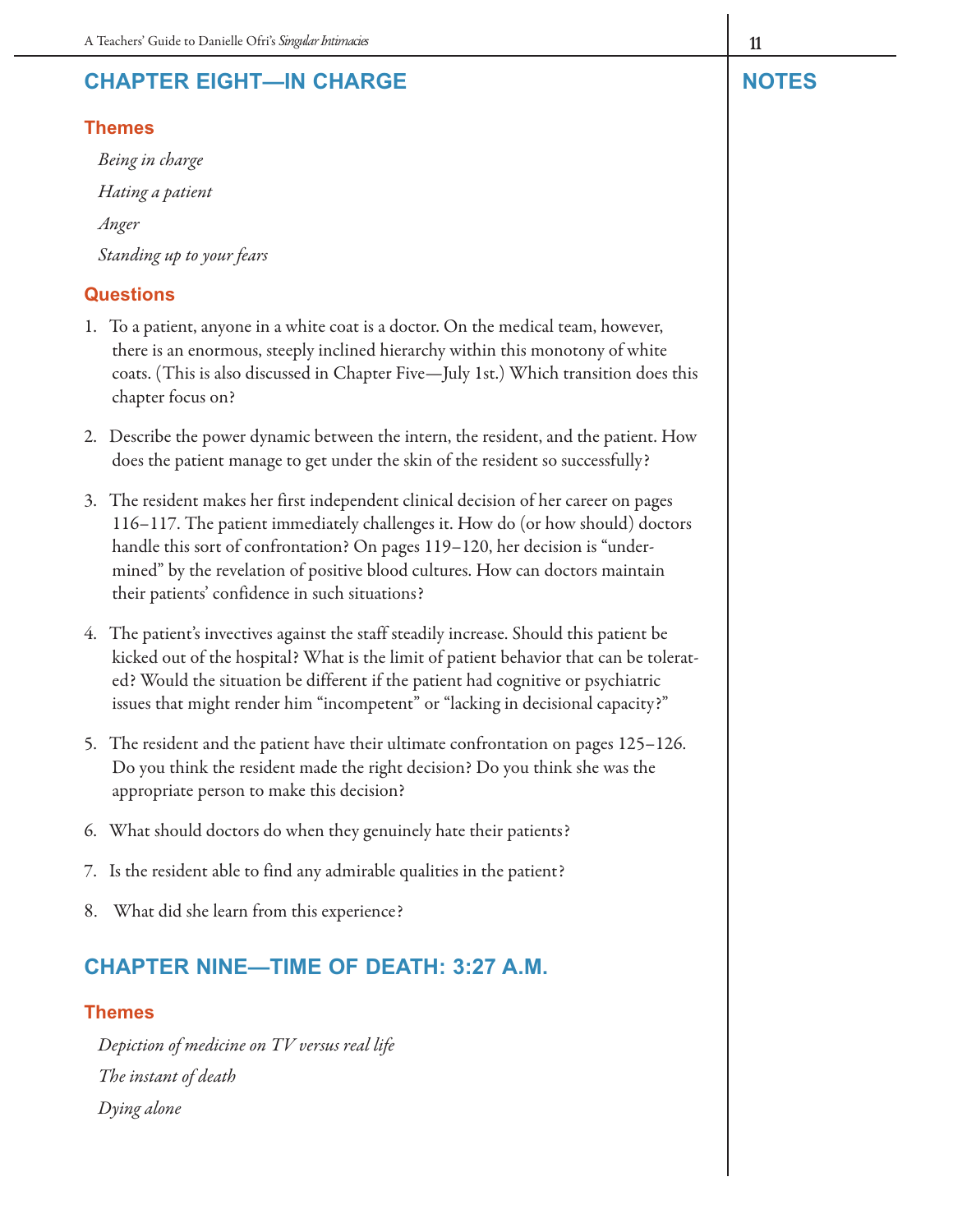#### **NOTES Questions**

- 1. How do you react when you see medical life depicted on television or in movies?
- 2. Nondoctors have an image of everything in medicine being precise and orderly. How does the description of the code conflict with this? How might nondoctors react when they read this?
- 3. When does death occur? Does this essay offer different answers to this question?
- 4. When the narrator tries to put in the breathing tube, she faces an all-or-none situation in front of a crowd of people. Discuss the dynamics of this situation. How do these dynamics in medical training influence the attitude of doctors?
- 5. Compare the recounting of the events in the "Expiration Note" with the events described by the author. What is the significance of the difference?
- 6. Can you think of other examples of the unusual ways medicine utilizes the English language (for example, the term "Expiration Note" itself). How does this use of language influence doctors?
- 7. The doctor and patient in this story never talk to each other. What sort of connection is formed?

# **CHAPTER TEN—IMMUNITY**

#### **Themes**

Being invisible Rendering the invisible visible Stigma of HIV

Denial

- 1. When you read the description of the patient in the first paragraph, what do you think of ?
- 2. What does the rapidity of the resident's "one minute Bellevue analysis" tell you about her progression in training? How does clinical instinct develop? Is it actually an instinct?
- 3. On pages 139–141, the resident is discussing the situation with the mother and aunt. Describe the sense of incongruity. Is this a clash of cultures? Of realities? Of stereotypes? Of personalities?
- 4. On page 143, the resident gives her clinical conclusions to the family. Contrast what she is thinking with what she is saying. Is she lying?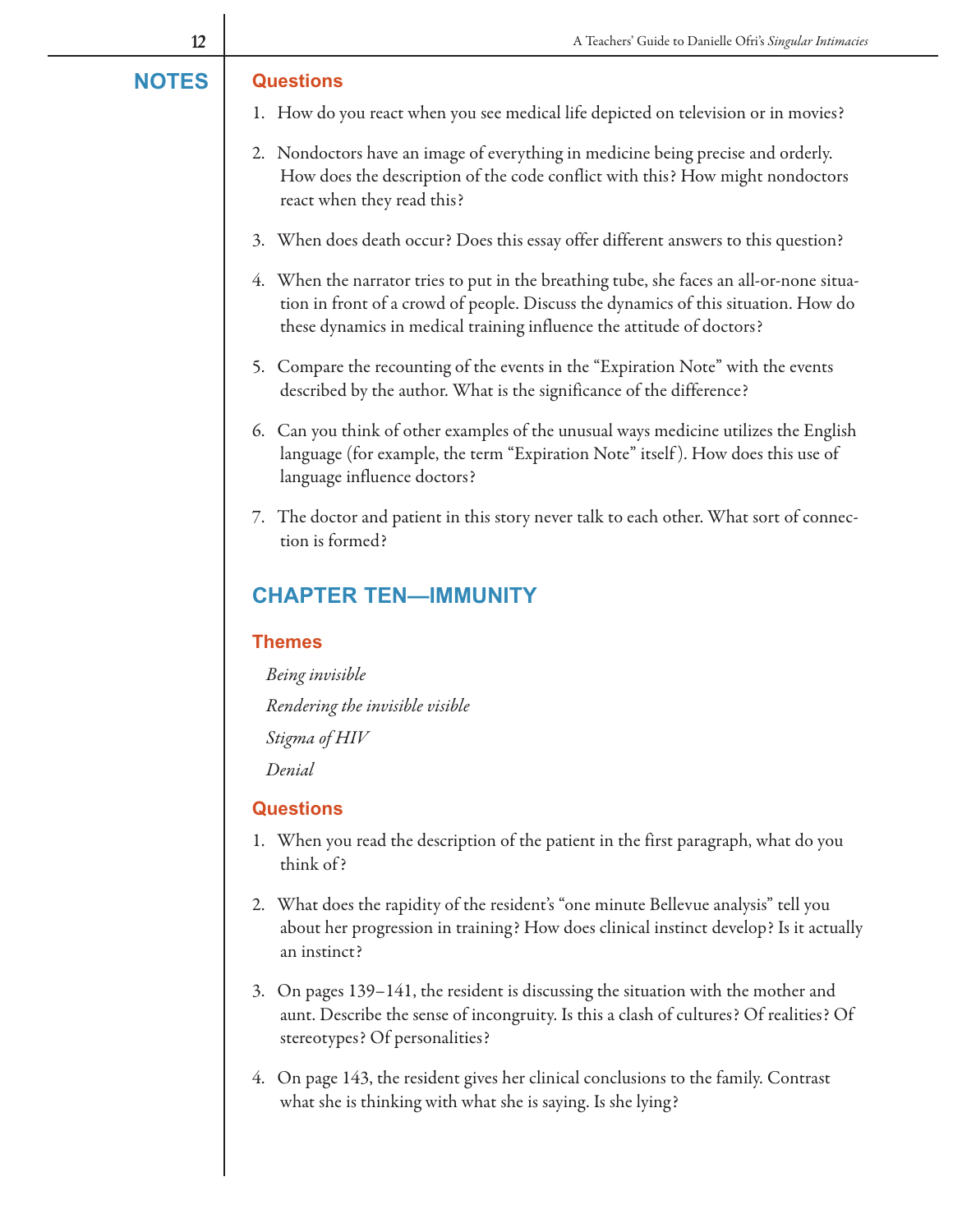- 5. The resident asks herself, "How could anyone not notice a person dying in their midst?" (p. **NOTES** 146). Do you think the mother and aunt saw the progression and chose to ignore it, or do you think they actually did not see it? What does this say about the fidelity of our senses?
- 6. In this story the resident faces many potential HIV exposures—injecting medications while the patient is having a seizure, doing a lumbar puncture, placing a central line. (These are particularly high-risk procedures in an end-stage patient who likely has a very high viral load.) What do you think about the occupational hazards in medicine? What level of risk is acceptable?
- 7. On page 150, the narrator observes that the patient "snatched up what could have been my last autumn weekend to enjoy the outdoors." Discuss the tension between work and personal time. Is there an inherent conflict of interest when "doing the right thing" directly decreases the doctor's free time?
- 8. Four attending physicians (Dr. Liang, Dr. Redlin, Dr. Connelly, and Dr. Malawi) all disagree with the resident's presumptive diagnosis of HIV. Discuss this tension. Is there a generation gap? An experience gap?
- 9. Discuss the scene on page 151 when the narrator watches on the closed-circuit monitor as the mother tries to feed the patient. What do we learn about the various characters here?
- 10. After the patient is officially diagnosed with HIV, the narrator notices a change in the patient's demeanor (p. 155). Describe these changes. What do you think they mean?
- 11. The patient, her mother, and then the aunt all die during the course of the story. The narrator misses the funerals of all three. What does this mean to her?
- 12. What role does Mary Lou, the HIV counselor, play in this story?

# **CHAPTER ELEVEN—FINDING THE PERSON**

#### **Themes**

Overcoming stereotypes Finding hidden humanity Dealing with comatose patients

- 1. Consider the description of the patient on the first page. Does this sound like a person being described or an object?
- 2. Why is the medical team so self-conscious talking to this patient or even just being near her? How does their behavior differ when the family is present? Is the team being dishonest?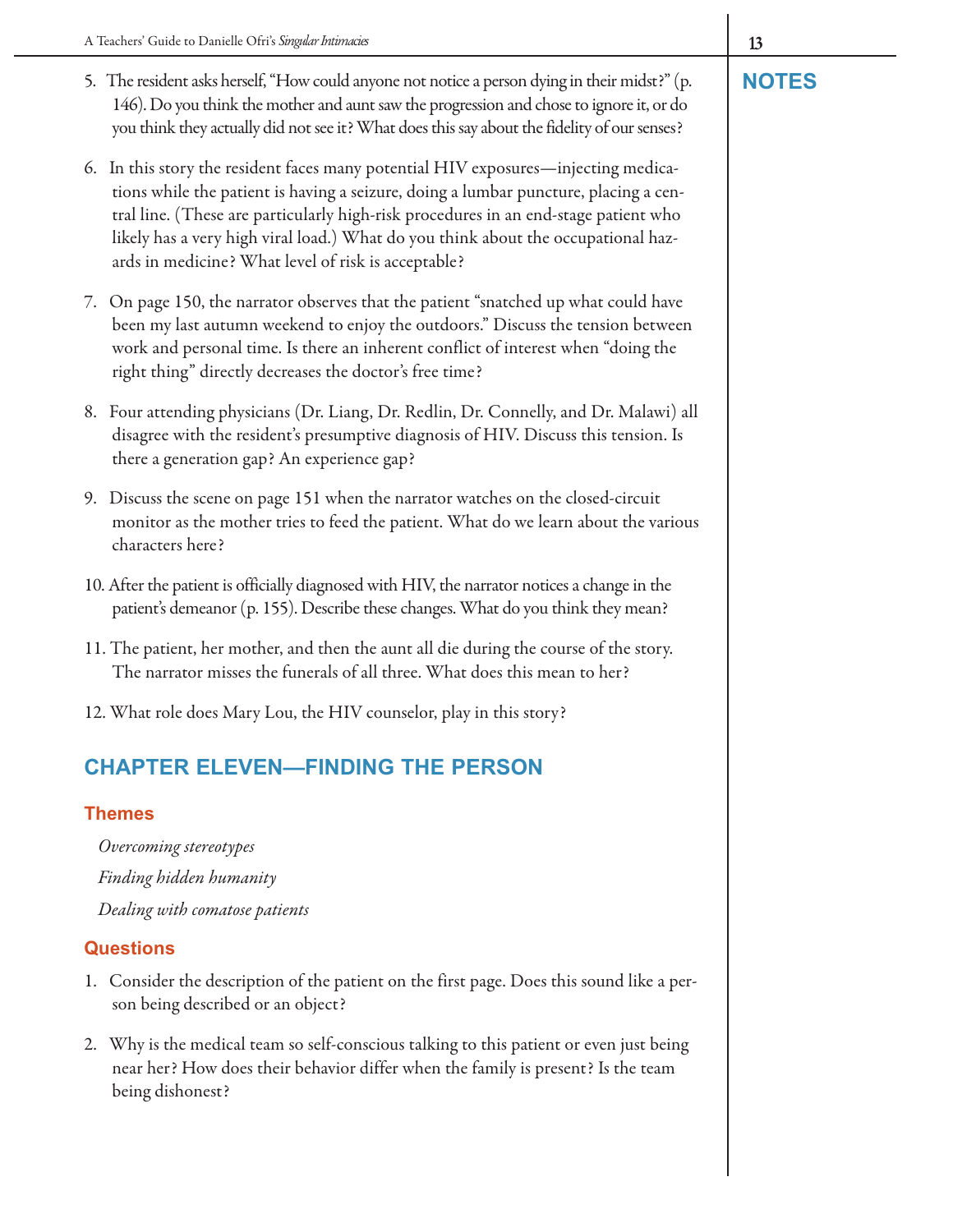| 14           | A Teachers' Guide to Danielle Ofri's Singular Intimacies                                                                                                                                                                           |  |  |  |  |
|--------------|------------------------------------------------------------------------------------------------------------------------------------------------------------------------------------------------------------------------------------|--|--|--|--|
| <b>NOTES</b> | 3. The resident finds that she can identify with the daughter of the patient, who is<br>socioeconomically quite different than the other patients in this city hospital. Is<br>this a good thing or a bad thing? Should it matter? |  |  |  |  |
|              | 4. At one point the daughter is convinced that her mother is responding (pp.<br>166-167). How do doctors handle moments like this?                                                                                                 |  |  |  |  |
|              | 5. The narrator talks about the "big picture." Is this being crude or is this being com-<br>passionate?                                                                                                                            |  |  |  |  |
|              | 6. How does the resident's view of the patient change after the tracheostomy and PEG<br>tube are placed (and the tape is removed from the face, pp. 168-169)? Should this<br>have mattered?                                        |  |  |  |  |
|              | 7. Describe the emotional tensions in the family meeting (pp. 170–171). Was this a<br>"successful" meeting?                                                                                                                        |  |  |  |  |
|              | 8. Do you think that resuscitation was ultimately a good thing or a bad thing for this<br>patient? Could the outcome have been different?                                                                                          |  |  |  |  |
|              | <b>CHAPTER TWELVE-POSITIVE</b>                                                                                                                                                                                                     |  |  |  |  |
|              | <b>Themes</b>                                                                                                                                                                                                                      |  |  |  |  |
|              | HIV/AIDS                                                                                                                                                                                                                           |  |  |  |  |
|              | Denial                                                                                                                                                                                                                             |  |  |  |  |
|              | Racism/Stereotypes                                                                                                                                                                                                                 |  |  |  |  |
|              | Keeping things hidden in the medical record                                                                                                                                                                                        |  |  |  |  |
|              | <b>Questions</b>                                                                                                                                                                                                                   |  |  |  |  |
|              | 1. Compare the presentations and backgrounds of the patient in this story and the<br>patient in Immunity. How does the resident's reaction differ, particularly with<br>regard to the possibility of HIV?                          |  |  |  |  |
|              | 2. Describe the encounter in the opening of the story. What are the dynamics here?<br>How does this compare with the interaction of doctor and family in Immunity?                                                                 |  |  |  |  |
|              | 3. Comment on the resident's internal debate of how to break the news of HIV to her<br>patient (pp. 178–180). Compare this to the actual telling (pp. 180–182).                                                                    |  |  |  |  |
|              | 4. The resident and the patient never ever mention the word HIV. Is this denial? Is<br>the resident culpable in "hiding" this illness?                                                                                             |  |  |  |  |
|              | 5. What is the ethical dilemma regarding the patient's children and their risk for HIV?<br>Do you think the resident did the right thing?                                                                                          |  |  |  |  |
|              | 6. How does the resident see the future for her patient? How does she think about the<br>patient's children? Is this a reasonable attitude for a physician?                                                                        |  |  |  |  |
|              |                                                                                                                                                                                                                                    |  |  |  |  |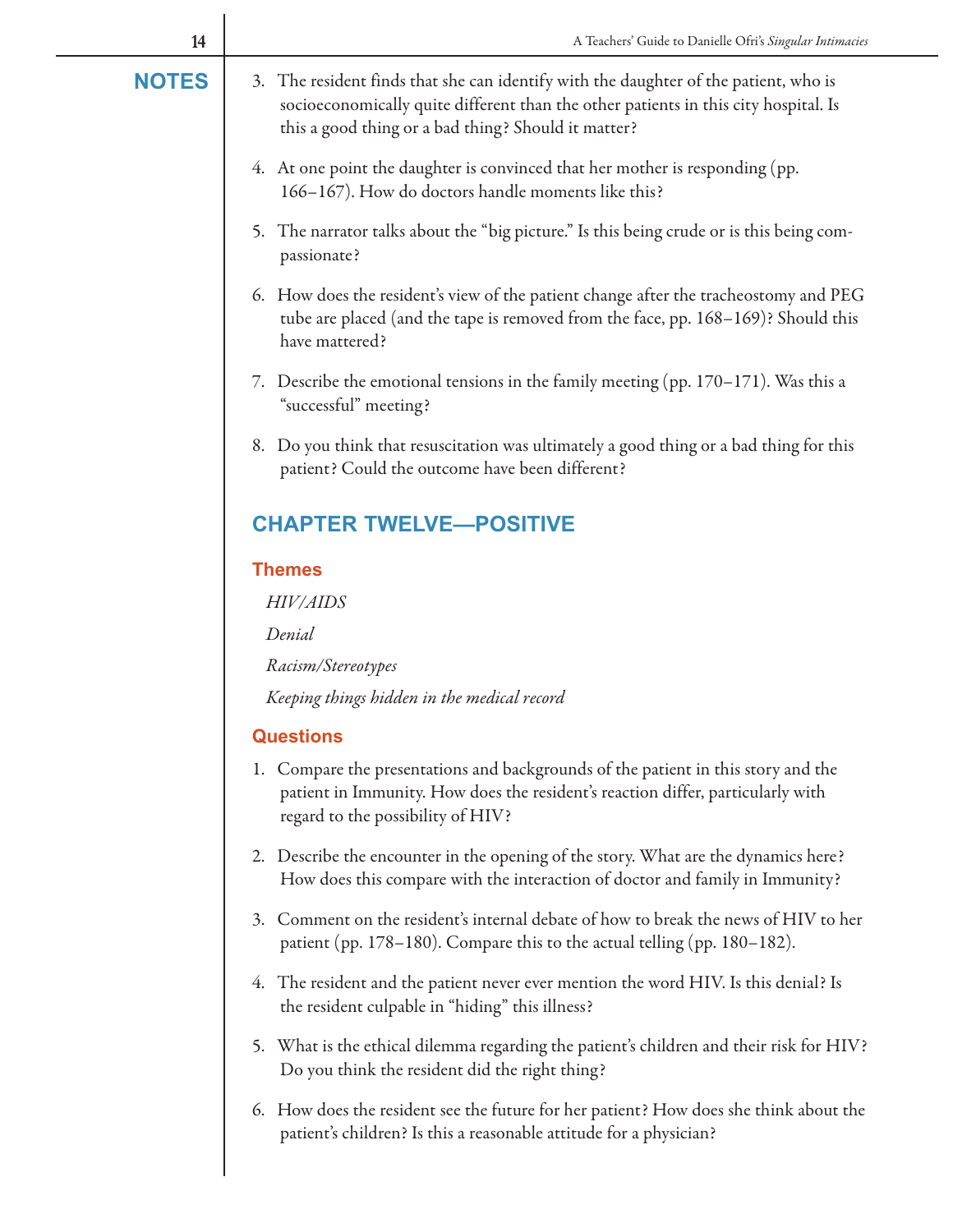# **CHAPTER THIRTEEN—M & M NOTES**

#### **Themes**

Medical error Mysterious death Confusion Medical hierarchy

- 1. Comment on the structure of this essay and the three "narrative voices." Is this mix of narration effective or confusing?
- 2. Pick out several examples of an incident described in the different language of each of these narrative voices. What do the different languages tell us?
- 3. Describe the dynamics between the resident and her attending, and the resident and her patient. How do these dynamics interact or conflict?
- 4. The resident is confused about much of what is happening to her patient. How do we process confusion in medicine?
- 5. Comment on the responses of the attendings during the event overnight. Do you agree with the resident's feeling that they were "abandoning" her?
- 6. Before the patient's friend comes into the ICU, the resident and the nurse "prepare" the patient. These actions do not offer any actual medical benefit (compared with the medical interventions that occurred during the night.) Why/how are they important?
- 7. At one point, the resident snaps, "I hate this place," referring to the private hospital. Comment on residents' attitudes toward their training institutions.
- 8. On Monday morning, the chief resident tells the resident about the "free air" on the X-ray report. During the M&M, the radiologist talks about her read of the X-ray. Who made a mistake?
- 9. How well does M&M function as a forum to evaluate medical error?
- 10. How do residents/interns/students deal with their own anger?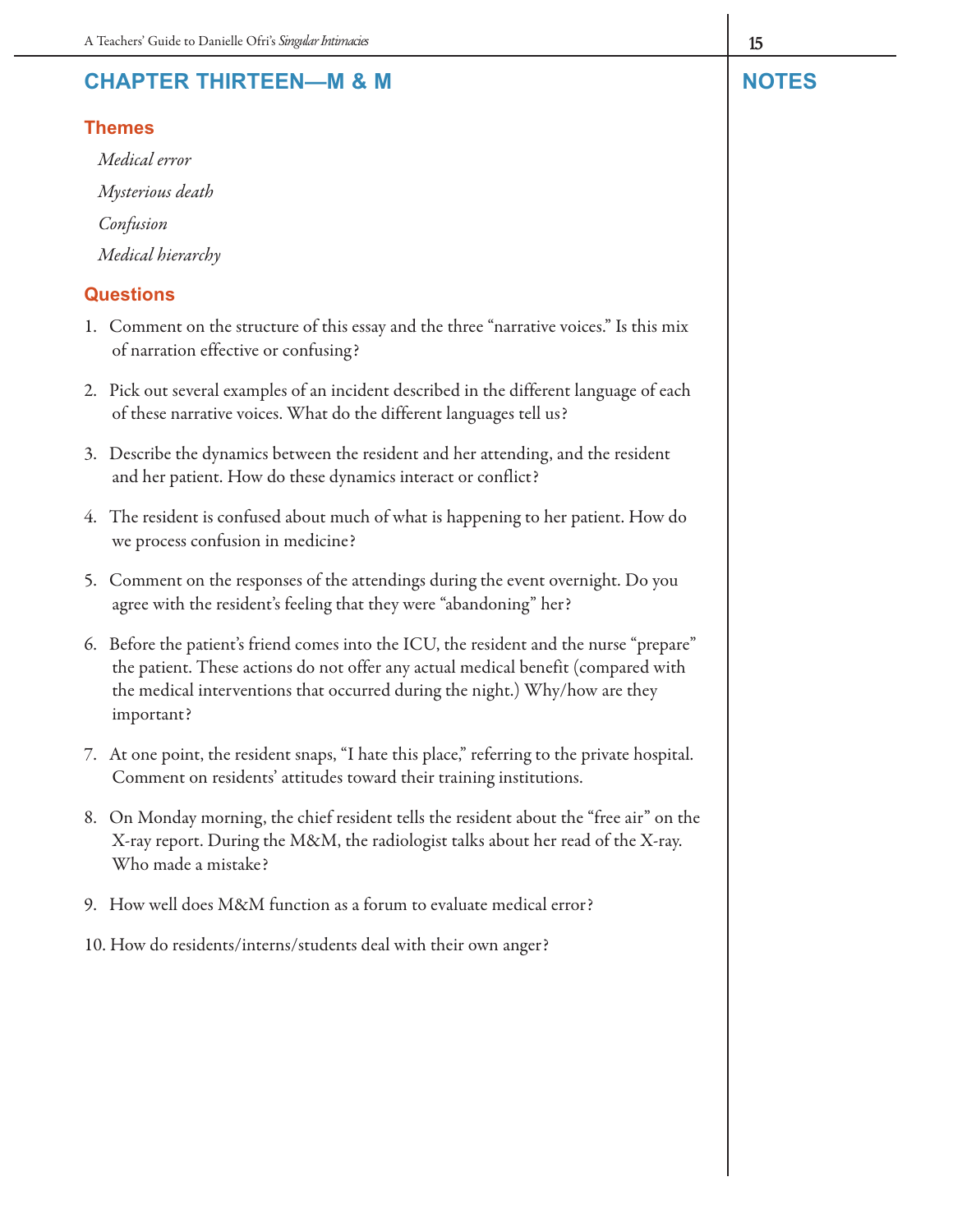#### **CHAPTER FOURTEEN—INTENSIVE CARE NOTES**

#### **Themes**

Teacher/mentor

Hidden depression

Suicide

Healing the healer

#### **Questions**

- 1. The first three pages of this essay paint a picture of Dr. Sitkin. What do you think of him as a physician? As a teacher? As a person?
- 2. What is the role of humor in the medical setting? What are the ethics of humor? What are the power dynamics of humor?
- 3. Dr. Sitkin refers to most of the patients in the ICU as "corpses" and focuses his attention only on the one young woman whom he thinks had a chance. What do you think of his ethics? How do the residents react to his attitude?
- 4. Comment on the session in which the residents evaluate Dr. Sitkin (pp. 215–216). Does this change your impression of Dr. Sitkin?
- 5. The resident runs into Dr. Siktin at a farmers' market. What issues arise when house staff and attendings socialize outside of the hospital?
- 6. The resident has a moment of cognitive dissonance when she sees Dr. Sitkin's picture on the missing poster. Why are such moments so extraordinarily difficult? How do we deal with them?
- 7. Were you surprised by Dr. Sitkin's suicide and depression? How common is this?
- 8. The author writes at the end: "Ours is a dangerous profession." Do you agree with this statement?

#### **CHAPTER FIFTEEN—MERCED**

#### **Themes**

Mysterious death Intellectual hubris Emotional truths

#### **Questions**

1. In the first two pages of the story, the resident—now at the end of training—is somewhat cocky. How is this played out?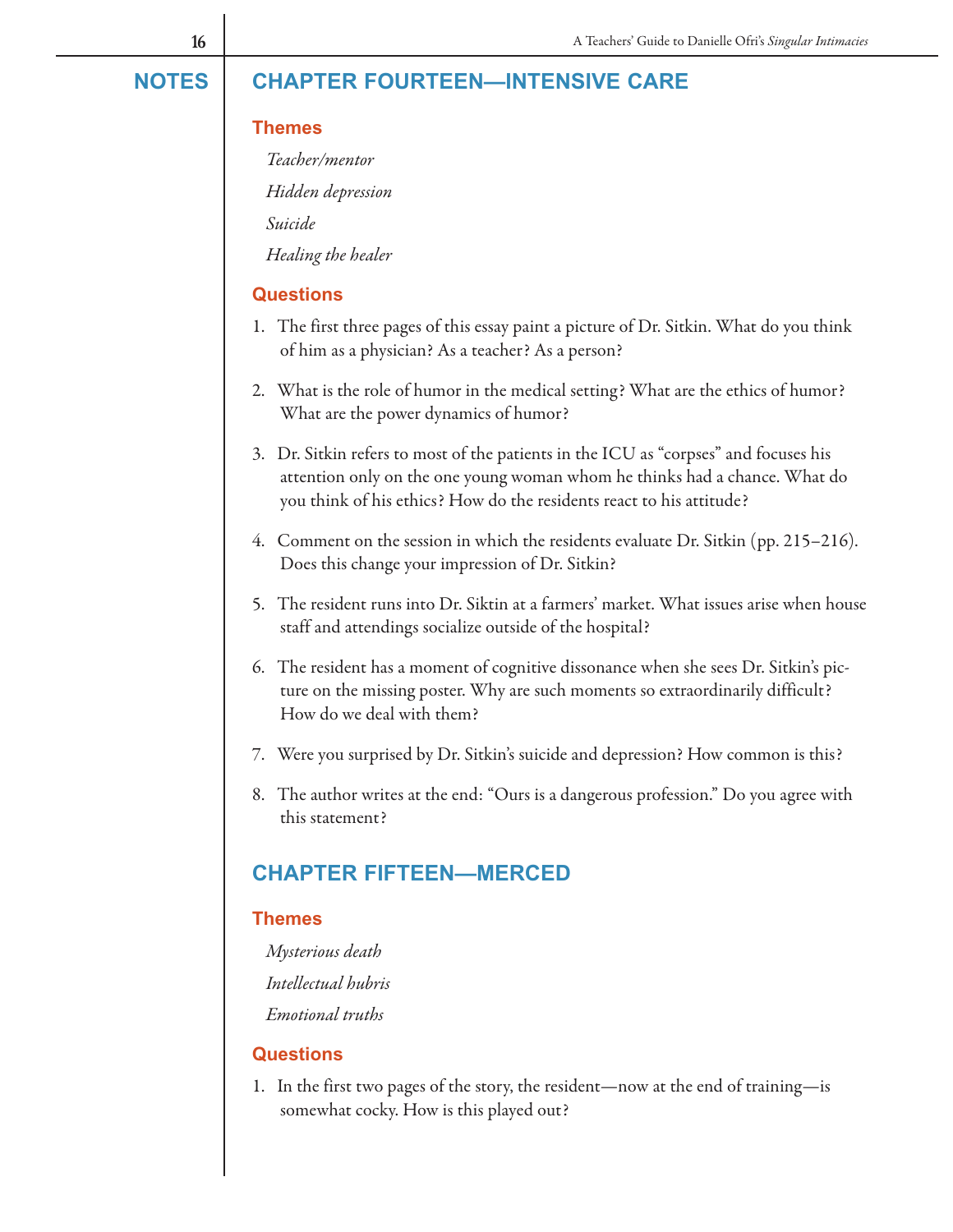- 2. On the bottom of page 225, the resident is "exhilarated" to learn about the positive **NOTES** Lyme test. Comment on this exhilaration.
- 3. On page 226, the resident sums up her medical training and how this led to the patient's diagnosis. Is this an accurate description of academic medicine?
- 4. The narrator learns, over the phone, that the patient was admitted to the ICU, and that the second Lyme test was negative. Describe the emotions of this scene.
- 5. Why does the resident go to the hospital in the middle of the night? For whose benefit was this?
- 6. Describe the moment of cognitive dissonance on pages 232–233? What is needed in order to "accept" death?
- 7. What role does the chaplain play?
- 8. The resident says that she "cried for the death of [her] belief that intellect conquers all." Does this undermine her ability to be a doctor?
- 9. What do you think the narrator means when she says, "the night with Mercedes was perhaps my most authentic experience as a doctor." What does authenticity mean here? Do you agree with this?
- 10. Why do doctors choose to enter medicine?